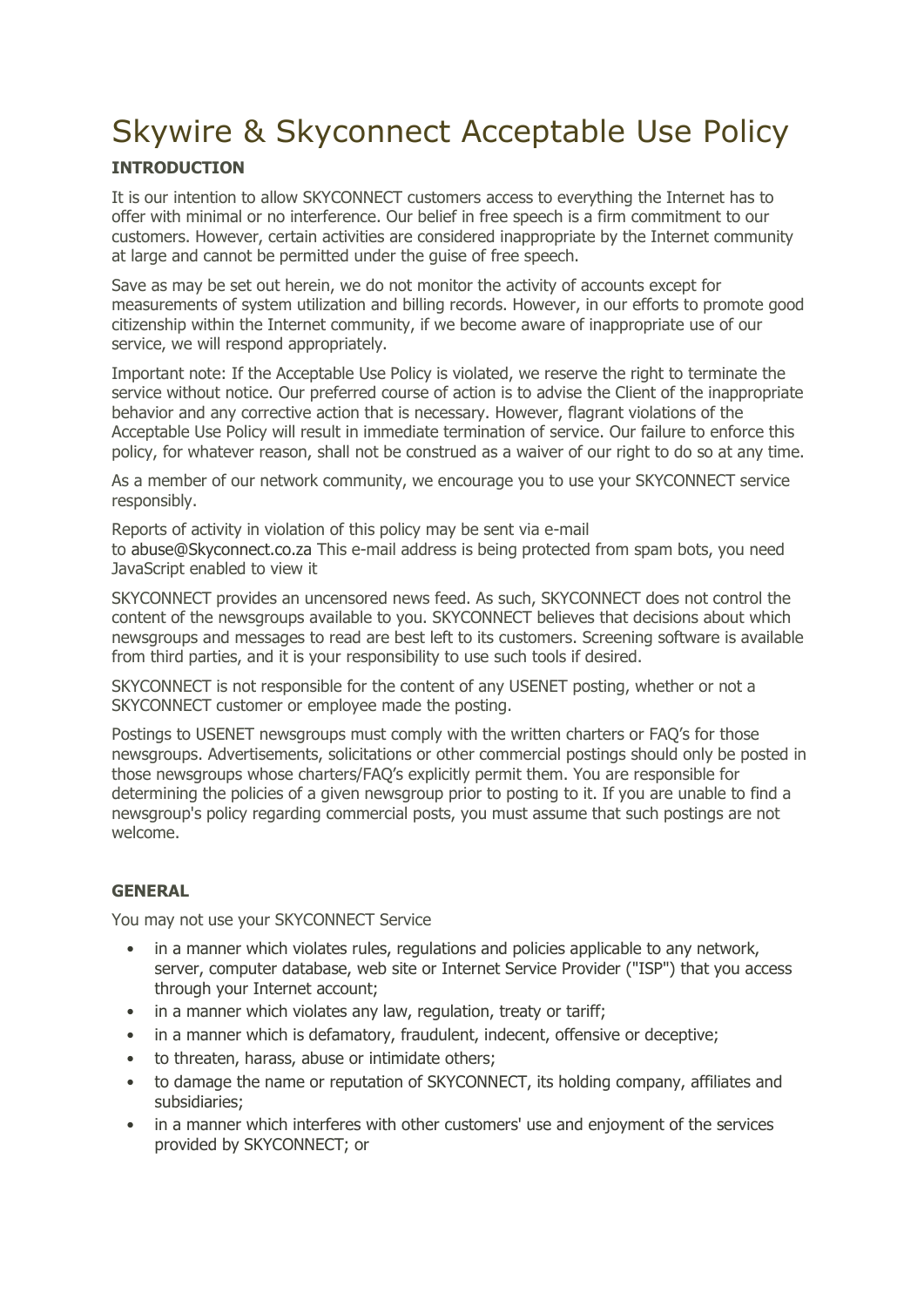• to breach the security on any computer network, or to access an account which does not belong to you.

The following is a list of guidelines for using your Internet account. The following information is intended as a guideline, and thus cannot be all-inclusive.

You may not post or cross-post the same or substantially similar message to one or more newsgroups. Excessive cross-posting or multiple postings, also known as 'SPAM', is explicitly prohibited. A seemingly accepted number of postings are a maximum of 5 (five). Continued cross posting can result in termination of service and the removal of the articles from the newsgroups.

You are prohibited from posting binary files to newsgroups not specifically named for that purpose.

You are prohibited from posting messages promoting pyramid schemes, "Make Money Fast" (MMF) schemes, chain letters, or other schemes to USENET newsgroups. Doing so will result in immediate termination of service.

You are prohibited from forging or removing header information. This includes attempting to circumvent the approval process for posting to a moderated newsgroup.

You may not solicit mail for any address other than your SKYCONNECT Service account or service where doing so manifests intent to harass others.

You may not post USENET messages for the purpose of threatening, harassing or intimidating other USENET newsgroup users.

You may not post messages that infringe on personal or property rights of others (e.g., privacy rights, copyrights).

You may not cancel posts other than your own, with the exception of official newsgroup moderators performing their duties.

SKYCONNECT does not censor or control content posted to a USENET newsgroup. As a user of our service, you are solely responsible for the content that you publish. SKYCONNECT, upon receiving notification, that certain postings violate this policy, or any law or regulation currently in force, or infringe on the trademark or copyrights of another, reserves the right to remove postings from the news server and to terminate the Internet account.

### **ACCOUNT AND NETWORK SECURITY**

You may not attempt to circumvent user authentication or security of any host, network or account ("cracking"). This includes, but is not limited to, accessing making use of a server or account you are not expressly authorized to access, or probing the security of other networks. Use or distribution of tools designed for compromising security is prohibited. Examples of these tools include, but are not limited to, password guessing programs, cracking tools or network probing tools.

You may not attempt to interfere with service to any user, host, or network ("denial of service attacks"). This includes, but is not limited to "flooding" of networks, deliberate attempts to overload a service, and attempts to "crash" a host.

Users who violate systems or network security may incur criminal or civil liability. SKYCONNECT will co-operate fully with investigations of violations of systems or network security at other sites, including co-operating with law enforcement authorities in the investigation of suspected criminal violations.

### **ELECTRONIC MAIL**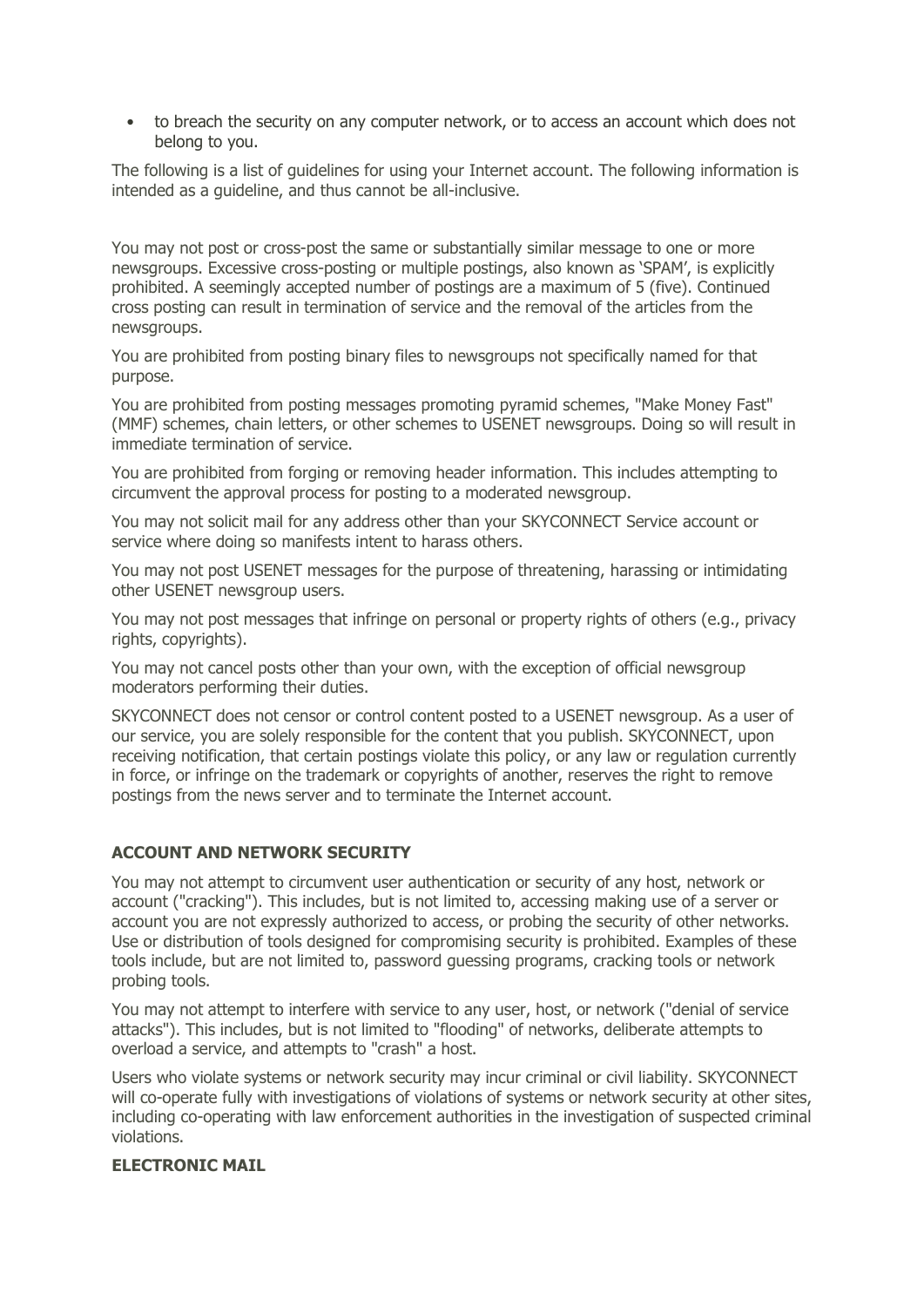Your service with SKYCONNECT includes the ability to send electronic mail via the SKYCONNECT mail relay service (SMTP). Misuse of the SMTP service may result in blacklisting of the user id. The following examples are non-exclusive and are provided for guidance to customers.

Use of your e-mail account to send unsolicited bulk (UBE) or commercial messages (UCE) is prohibited. This includes, but is not limited to, bulk-mailing of commercial advertising, informational announcements, charity requests, petitions for signatures, and political or religious tracts. Such material may only be sent to those who have explicitly requested it.

Using your e-mail account to collect responses from unsolicited bulk or commercial e-mail is prohibited.

Sending mass unsolicited mail or deliberately sending very large messages or files to one or more recipients ("mail bombing") is prohibited.

Forging or removing e-mail headers is prohibited.

Use of e-mail to harass or intimidate other users is prohibited. Harassment, whether through language, frequency of messages, or size of messages, is prohibited. Sending a single unwelcome message may be considered harassment. If a recipient asks to stop receiving e-mail from you, you must not send that person any further messages.

You may not forward or otherwise propagate chain letters, whether or not such messages solicit money or other items of value, and whether or not the recipient wishes to receive such mailings.

SKYCONNECT services may not be used to collect replies to messages sent from another ISP, where those messages violate this Acceptable Use Policy or the Acceptable Use Policy of the other ISP.

SKYCONNECT reserves the right to delete messages or files which have remained on its servers for excessive periods of time as determined by SKYCONNECT, in its sole discretion.

#### **PROTECTION OF NETWORK PERFORMANCE**

The sending of excessive numbers of e-mail or excessively large files which, in SKYCONNECT's sole opinion, negatively affects the performance of the network or any server on the network may result in deletion of the offending message or file, and may result in the termination of services.

You may not employ automated electronic or mechanical processes designed to defeat network inactivity time-outs. Such tools include, but are not limited to, use of an auto-dialer and repetitive pinging the host.

### **THIRD PARTY INTERNET RELAY CHAT (IRC)**

#### **ILLEGAL ACTIVITIES**

Any activity on SKYCONNECT's network that is a violation of any law or regulation in force from time to time or of this policy and will result in immediate termination of service. Prohibited activities include, but are not limited to -

Transmitting obscene materials; intentionally spreading or threatening to spread computer viruses; gaining or attempting to gain unauthorized access to private networks including SKYCONNECT's private network infrastructure; accessing or attempting to access information not intended for the customer; engaging in the transmission of pirated software; and, conducting or participating in illegal gambling, soliciting for illegal pyramid and other schemes through electronic mail or USENET postings.